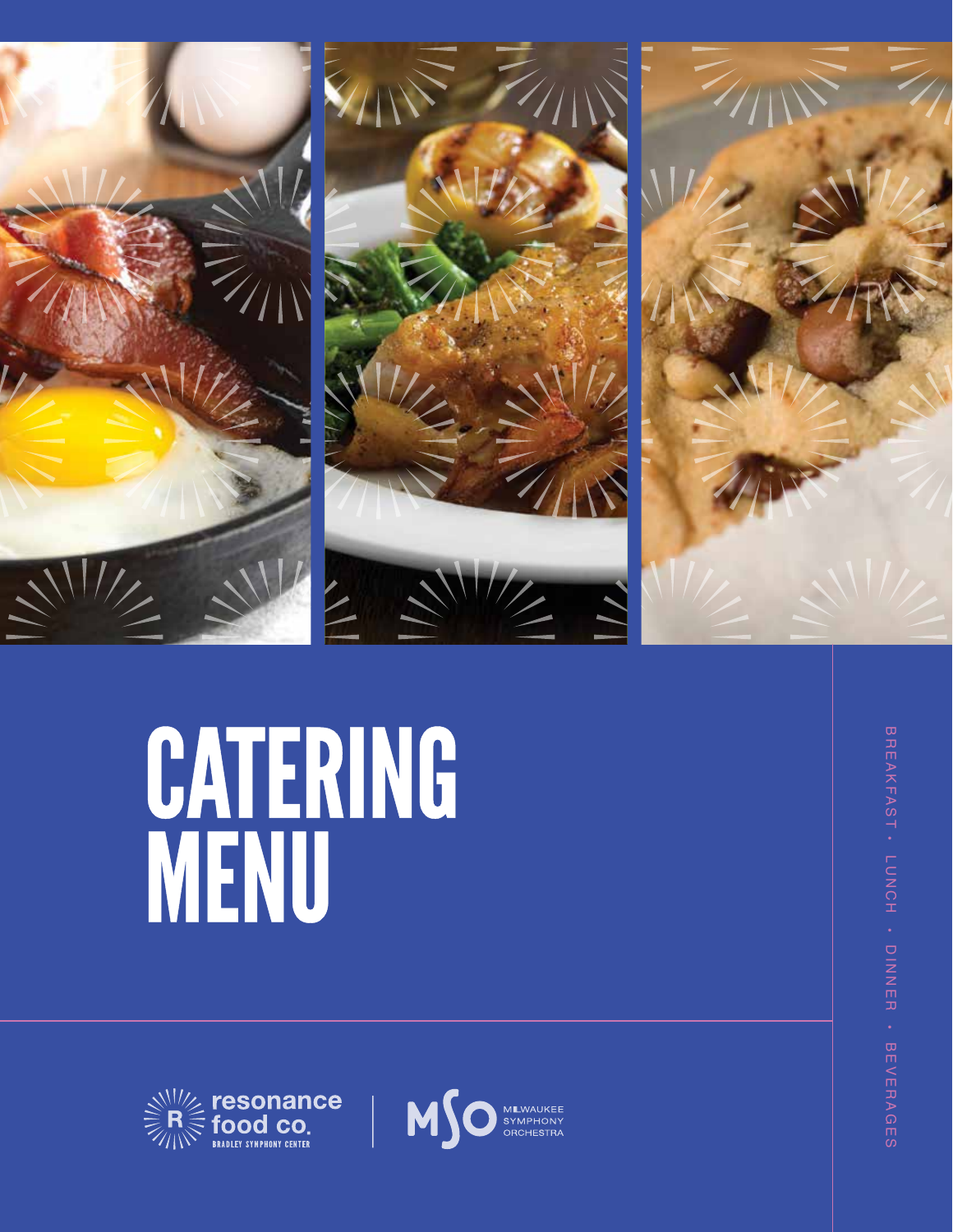

Each Box Lunch includes a tasty gourmet sandwich, crunchy side, a sweet treat, and a bottle of water. Prepared for a minimum of 12 guests .

#### GOURMET SANDWICHES *choose three*

Smoked Ham and Swiss *Whole grain mustard on a pretzel hoagie* 

Roasted Turkey *Gouda and apricot chutney on herb focaccia*

Grilled Chicken *Crisp cucumbers, roasted tomatoes, and Boursin on ciabatta* 

#### Greek Veggie Wrap (V) *Chickpea hummus, feta cheese, quinoa, cucumber, tomato, and olive vinaigrette in a flour tortilla*



# **SIGNATURE** BREAKFASTS

Grilled Caprese (V) *Fresh mozzarella, tomatoes, mixed greens, and pesto aioli on herb focaccia*

Steel Cut Oats (V) *Traditional accompaniments*

Fresh Baked Muffins Mini Bagels and Local Spreads Local Racine Kringle

Assorted Flaky Danish

Butter croissants, blueberry jam, lemon curd, and whipped butter

#### + BREAKFAST SANDWICHES . . . . . . . . . . . . . . . . . . . . . . . . . . \$7

Egg and Swiss *Country ham on a pretzel bun*

Egg and Cheddar *Applewood bacon on a croissant*

| Served with fresh baked pastry basket, whipped butter and fruit preserves, and Colectivo coffee, tea, and orange juice service. |  |
|---------------------------------------------------------------------------------------------------------------------------------|--|
|                                                                                                                                 |  |
| Brioche French toast with berry compote and warm maple syrup, and breakfast sausage \$25                                        |  |
| Seasonal vegetable quiche, jack cheese, breakfast potatoes, and fresh fruit (V) \$28                                            |  |

Egg and Wisconsin Cheddar *Farmers market vegetables in a flour tortilla*

# SIGNATURE LUNCHES

### **CHEF'S BEST BOX LUNCHES .** . . . . . . . . . . \$18

#### + EGGS, YOGURTS, CEREALS & BREAKFAST MEATS *. . . . . . . .* 3 for \$13

*Includes Colectivo coffee, tea, and orange juice .*

Scrambled Eggs (GF)(V)

Three Cheese Quiche

Egg and Country Ham Frittata (GF) *Fresh spinach and jack cheese* 

French Toast Casserole (V) *Warm syrup*

Assorted Cold Cereals with Milk

Stone Ground Grits (GF)(V)

Pork Sausage Links

Chicken Sausage links

Applewood Smoked Bacon

Turkey Bacon

### SIGNATURE BREAKFAST EXPERIENCE . . . . . . . . . . . . . . . . . . . . . . . . . . . . . . . . . . . . . . . . . . . . . . . . . . . . . . . \$15

We wake up early to bake our signature cinnamon buns with cream cheese, sliced seasonal fruit, fresh squeezed orange juice, local tea, and Colectivo coffee that will get you up and running . It is our pleasure to share this with our family and friends .

Enhance your breakfast experience by adding an array of tasty breakfast sandwiches, premium pastries, and top-notch savory and sweet sides .

#### + BREAKFAST BREADS AND PASTRIES . . . . . . . . 2 for \$7 | 3 for \$10

### PLATED BREAKFAST

#### CRUNCHY SIDES *choose one*

| Whole Seasonal Fruit (GF)(vegan)      |
|---------------------------------------|
| Tangy Cabbage and Carrot Slaw (GF)(V) |
| Italian Pasta Salad                   |
| Kettle Chips and French Onion Dip (V) |
| Deviled Egg Potato Salad (V)          |
| Herbed Wild Rice Salad (V)            |
|                                       |

#### SWEET TREATS *choose one*

- Triple Chocolate Chunk Brownies
- Chocolate Chip Cookie Toffee Blondie Brownies

SIDES & SWEETS

ഗ ь ш ш  $\geq$  $\boldsymbol{\omega}$ ಂಕ  $\boldsymbol{\omega}$ Щ  $\mathbf \Omega$ **START**  $\omega$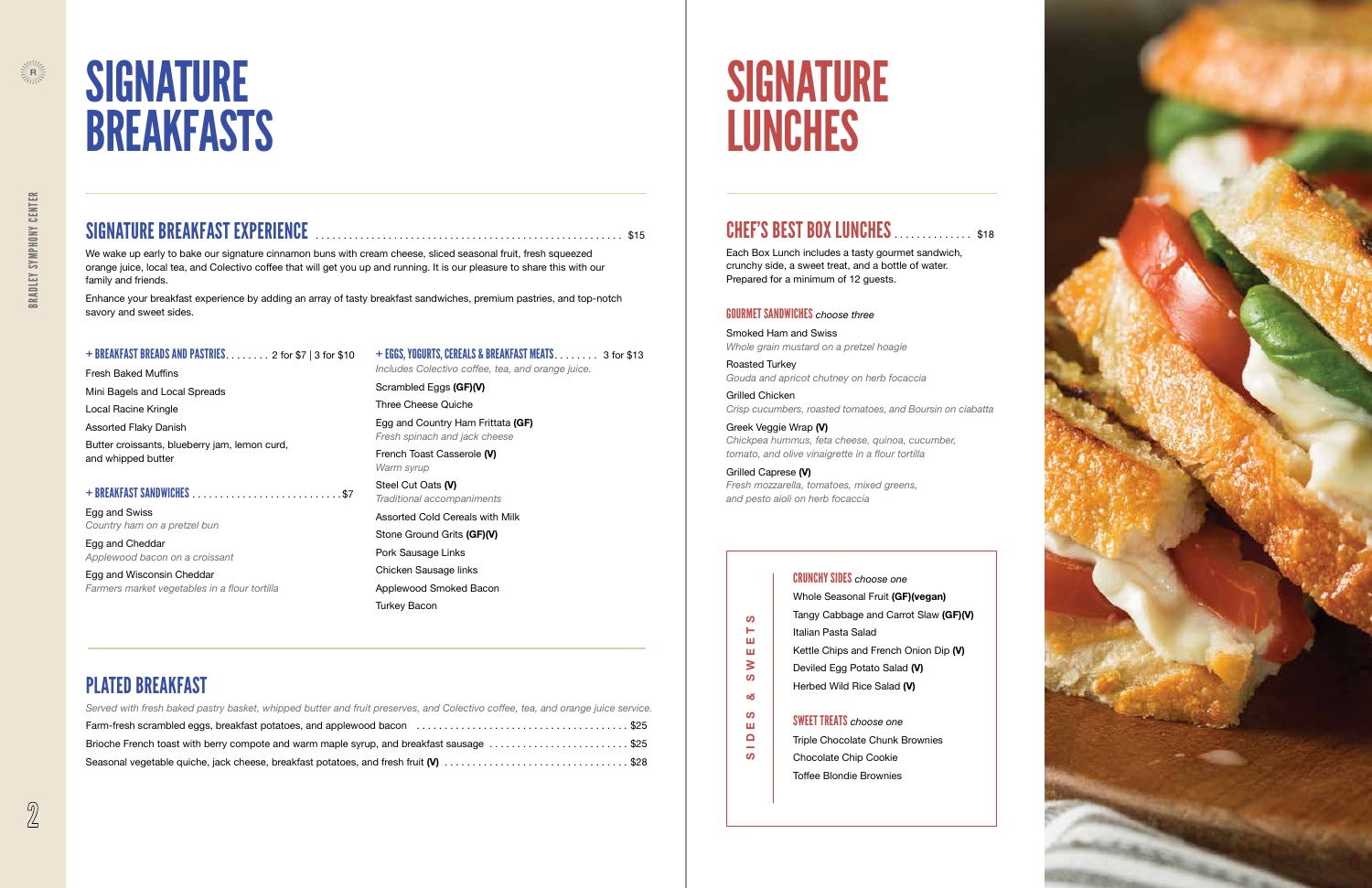

#### GOURMET SANDWICHES *choose two*

Grilled Chicken *Crisp cucumbers, roasted tomatoes, and Boursin on ciabatta* 

Smoked Ham and Swiss *Whole grain mustard on a pretzel hoagie*

Roasted Turkey *Gouda and apricot chutney on herb focaccia*

Turkey Club *Roasted turkey, applewood bacon, cheddar cheese, lettuce tomato, and herb aioli on a whole wheat bun* 

Greek Veggie Wrap (V) *Chickpea hummus, feta cheese, quinoa, cucumber, tomato, and olive vinaigrette in a flour tortilla*

Grilled Caprese (V) *Fresh mozzarella, tomatoes, mixed greens, and pesto aioli on herb focaccia*

#### MARKET FRESH SALADS *choose one*

Classic Caesar (V) *Shaved Parmesan and garlic croutons with Caesar dressing* 

Midwest Chopped Salad (GF)(V) *Roasted sweet corn, tomatoes, red onion, and cucumber with buttermilk ranch*

Spinach Salad (GF)(V) *Fresh berries, candied pecans, and goat cheese with balsamic vinaigrette* 

#### Chopped Vegetable Salad (GF)(V) *Chopped romaine, grape tomatoes, red onion, broccoli,*

*cauliflower, bell peppers, and cheddar with honey mustard* 

|  | <b>CRUNCHY SIDES</b> choose one |
|--|---------------------------------|
|  |                                 |

Tangy Cabbage and Carrot Slaw (V) Italian Pasta Salad Kettle Chips with French Onion Dip Deviled Egg Potato Salad (V) Herbed Wild Rice Salad (V) Seasonal Fruit Platter (GF)(vegan)

#### BROWNIES, BARS AND COOKIES *choose one*

Triple Chocolate Chunk Brownies Chocolate Chip Cookie

Toffee Blondie Crownies

Gourmet Dessert Bars





# SIGNATURE LUNCHES

### SIGNATURE SANDWICH AND SALAD CHEF TABLES . . . . . . . . . . . . . . . . . . . . . . . . . . . . . . . . . . . . . . . . . . \$24

A unique, "out of the box" lunch experience where guests choose from a lineup of favorites to build creative lunches featuring mouthwatering gourmet sandwiches, market fresh salads, crunchy sides, and sweet treats . Includes Colectivo coffee and tea service .

SIDES & SWEETS

න්

 $\boldsymbol{\omega}$ 

ш

 $\mathbf \Omega$ 

 $\sim$ 

 $\boldsymbol{\omega}$ 

 $\blacksquare$ 

ш

ш

 $\geq$ 

**S** 

#### + ADD A PROTEIN . . . . . . . . . . . . . . . . . \$9

#### Carnitas

*Braised pork, cilantro, onion, and grilled pineapple with warm flour tortillas*

#### Skirt Steak Fajitas

*Orange cumin marinated skirt steak, peppers and onions, and Chihuahua cheese with warm flour tortillas* 

#### Chicken Tinga

*Slow cooked and pulled chicken, orange achiote sauce, pico de gallo, and cilantro crema with warm flour tortillas* 

#### $+$  ADD A SIDE  $\ldots$ , . . . . . . . . . . . . . . . \$6

#### Charro Beans

Chorizo Potatoes *Chihuahua cheese and chili-lime crema*

#### Grilled Seasonal Vegetables (GF)(vegan)

Field Greens (GF)(V) *Orange segments and jicama with honey chipotle vinaigrette*

+ ADD A DESSERT . . . . . . . . . . . . . . . . . \$6 *Includes Colectivo Coffee and tea service* 

Tres Leches Cake (V) Vanilla Bean Flan (GF)(V)

#### TEX-MEX . . . . . . . . . . . . . . . . . . . . . . . . . . . . . . . . . . . . . \$30 *Includes fresh guacamole, assorted salsas and warm chips*

Pollo al Horno *Baked chicken with fresh herbs*

#### Barbacoa

*Braised beef brisket, tomatillo-habanero salsa, cilantro slaw, and pickled red onions with warm flour tortillas*

Enchiladas Verdes (GF)(V) *Roasted squashes, mushrooms, peppers, onions, and Chihuahua cheese with traditional salsa verde* 

Elote (GF)(V) *Cotija cheese, lime crema, and Tajin*

Fire-roasted Tomato Rice (GF)(V)

Corn and Black Bean Salad (GF)(V) *Lime vinaigrette*

Cinnamon Sugar Churros (V) *Caramel and chocolate sauces*



# ANY TIME OF DAY CHEF TABLES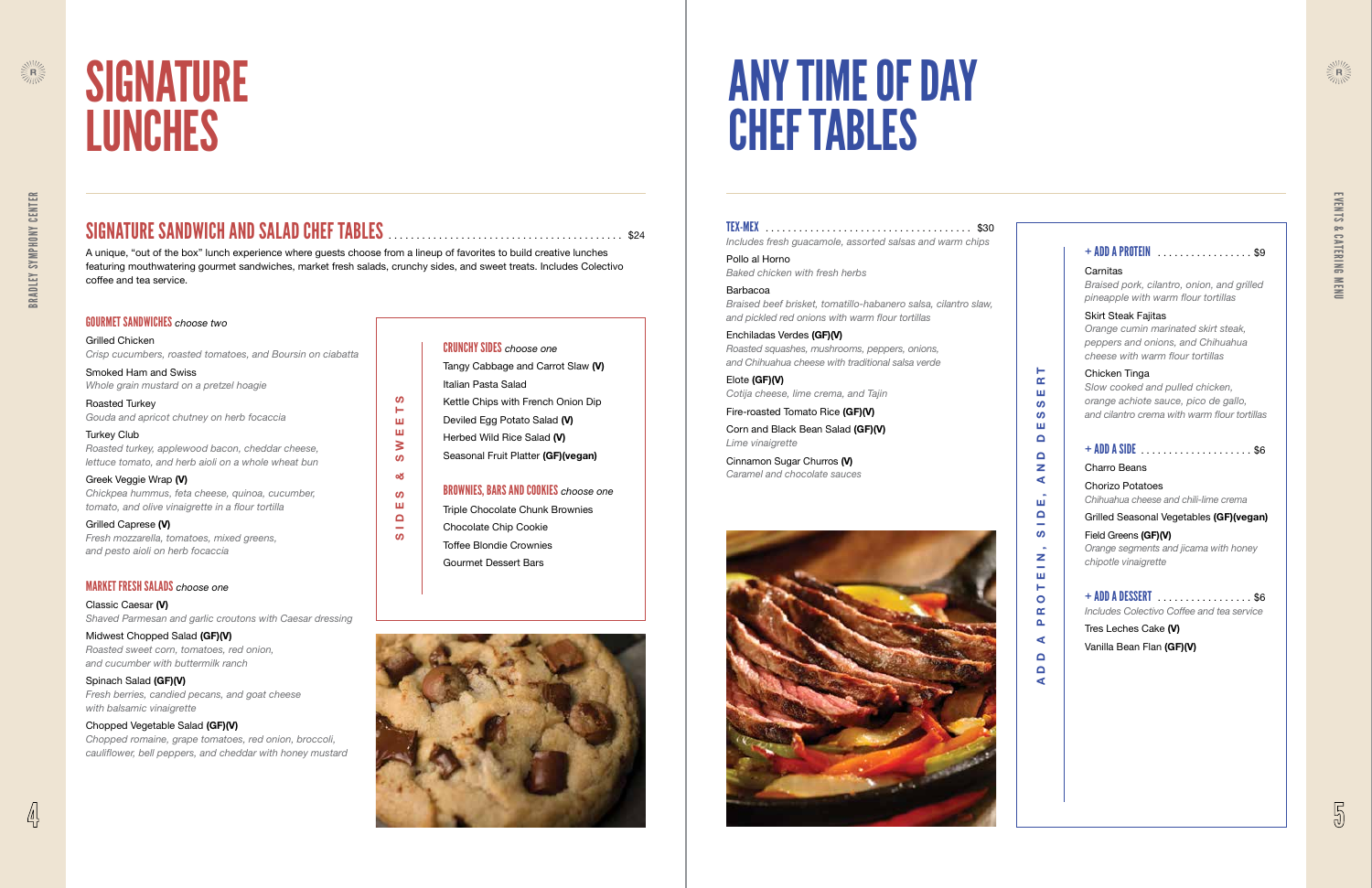#### GOOD OL' SOUTHERN HOSPITALITY . . . . . . . . . . . . . . . . . . . . . \$34

BBQ Baby Back Ribs *Tangy BBQ sauce*

Smoked Beef Brisket

Southern Coleslaw (GF)(V)

Peach Cobbler (V) *Cinnamon whipped cream*



Cucumbers and Dill (GF)(V) *Greek yogurt dressing* 

Collard Greens (GF) *Applewood smoked bacon and onions* 

Cheese Lovers Mac & Cheese (V) *Toasted herb bread crumbs*

Honey Cheddar Corn Muffins (V) *Whipped butter*

ADD A PROTEIN, SIDE, AND DESSERT

 $\mathbf{z}$  $\sim$  $\mathbf{m}$  $\vdash$  $\bullet$  $\alpha$  $\Delta$  $\blacktriangleleft$  $\Box$  $\Box$ ⋖

Ш  $\Box$  $\sim$ **S** 

 $\vdash$  $\alpha$ ш ഗ **S** Ш  $\Box$  $\Box$  $\mathbf{z}$  $\blacktriangleleft$ 

#### \*\*ADD AN ADDITIONAL PROTEIN . . . . . . . . \$9

Hickory-Smoked Pulled Pork *Horseradish coleslaw on mini Kaiser rolls*

Hickory-Smoked Pulled Chicken *Assorted BBQ sauces on mini Kaiser rolls* 

#### $*$ \*ADD AN ADDITIONAL SIDE  $\ldots$ ........\$6

Green Bean Casserole *Mushroom cream and crispy onions*

Smokehouse baked beans Southern Salad (GF)(V) *Mixed berries, goat cheese, and spiced pecans with white balsamic vinaigrette*

Whipped Sweet Potatoes (GF)(V) *Maple syrup*

Herb-roasted Potatoes (GF)(V)

### $**$ ADD AN ADDITIONAL DESSERT  $\ldots$  . . . . . . \$6

*Includes Colectivo Coffee and tea service*

Blueberry Buckle (V) *Streusel topping*

Pecan Pie (V) *Whiskey maple anglaise*



# ANY TIME OF DAY CHEF TABLES

# ANY TIME OF DAY CHEF TABLES

Warm German Potato Salad (GF) *Bacon vinaigrette*

### LITTLE ITALY . . . . . . . . . . . . . . . . . . . . . . . . . . . . . . . . . . . \$35

*Explore the artisanal side of Italy with expertly curated entrees and sides* 

Chicken Vesuvio *Oven roasted chicken, garlic, fresh lemon, crisp potatoes, and sweet peas*

Sausage & Peppers *Pan seared Italian sausage and tri-color peppers*

Italian Super Hero Sandwich *Salami, ham, American cheese, lettuce, tomato, and cherry pepper relish* 

Garlic Parmesan Monkey Bread (V) *Warm marinara sauce*

Roasted Cauliflower (V) *Goat cheese dipping sauce*

Broccoli and Shells Salad (V) *Lemon oregano vinaigrette*

Classic Caesar Salad (V) *Shaved Parmesan and garlic Parmesan croutons with signature Caesar dressing*

Mini Cannoli (V)

BREW CITY EATS . . . . . . . . . . . . . . . . . . . . . . . . . . . . . . . . \$43 *Inspired by local, fresh ingredients and Milwaukee favorites* 

Usinger's Sausage Sampler *Traditional bratwurst, polish, Italian sausages, sautéed onions, beer braised sauerkraut, and assorted mustards on pretzel and sausage rolls*

Wisconsin Fish Fry *Beer battered cod with tartar sauce, lemon wedges, and rye bread*

Wisconsin Beer Cheese Soup *Pretzel croutons*

Creamy Coleslaw (V)

Milwaukee Pretzel Company Pretzels *Assorted mustards*

Herb Roasted Root Vegetables (GF)(vegan) Mini Cream Puffs (V)



#### WISCONSIN SUPPER CLUB . . . . . . . . . . . . . . . . . . . . . . . . . . \$65

*Taste the flavors of Wisconsin and experience a one of a kind tradition*

#### Lazy Susan

*Carr Valley horseradish cheddar spread, smoked whitefish mousse, marinated olives and gherkins, market fresh vegetables, black truffle deviled eggs, Usinger's summer sausage, and Ritz crackers*

#### Steak Diane

*Butter seared striploin, with wild mushrooms and mustard shallot pan jus*

Roasted Chicken *Wild rice pilaf, toasted pecans, and Door County cherry reduction*

Shrimp Scampi *White wine, lemon herb butter, garlic, parsley, and crostini* 

#### Wisconsin Supper Salad (V)

*Mixed greens, shaved heirloom carrots, grape tomatoes, and cucumbers with buttermilk ranch dressing*

#### Salt Crusted Baked Potatoes (GF)(V)

*Butter, sour cream, and chives*

#### Green Beans Almandine (GF)(V)

#### Honey Glazed Carrots (GF)(V)

Supper Club Pies *Banana cream, cherry, or grasshopper pie* 

#### STOCKYARDS . . . . . . . . . . . . . . . . . . . . . . . . . . . . . . . . . . . . . . . . . . . \$49

Chef Carved Roasted Striploin *Brandy peppercorn sauce* 

#### Roasted Garlic Chicken

#### Parmesan Mashed Potatoes

Roasted Bistro Vegetables

#### Hearts of Romaine Salad

*Chopped romaine, blue cheese, red onion, chick peas, caramelized Cipollini onions, and tomato with oregano garlic vinaigrette* 

Bakery Fresh Rolls *Whipped butter* 

Warm Cookies and Brownies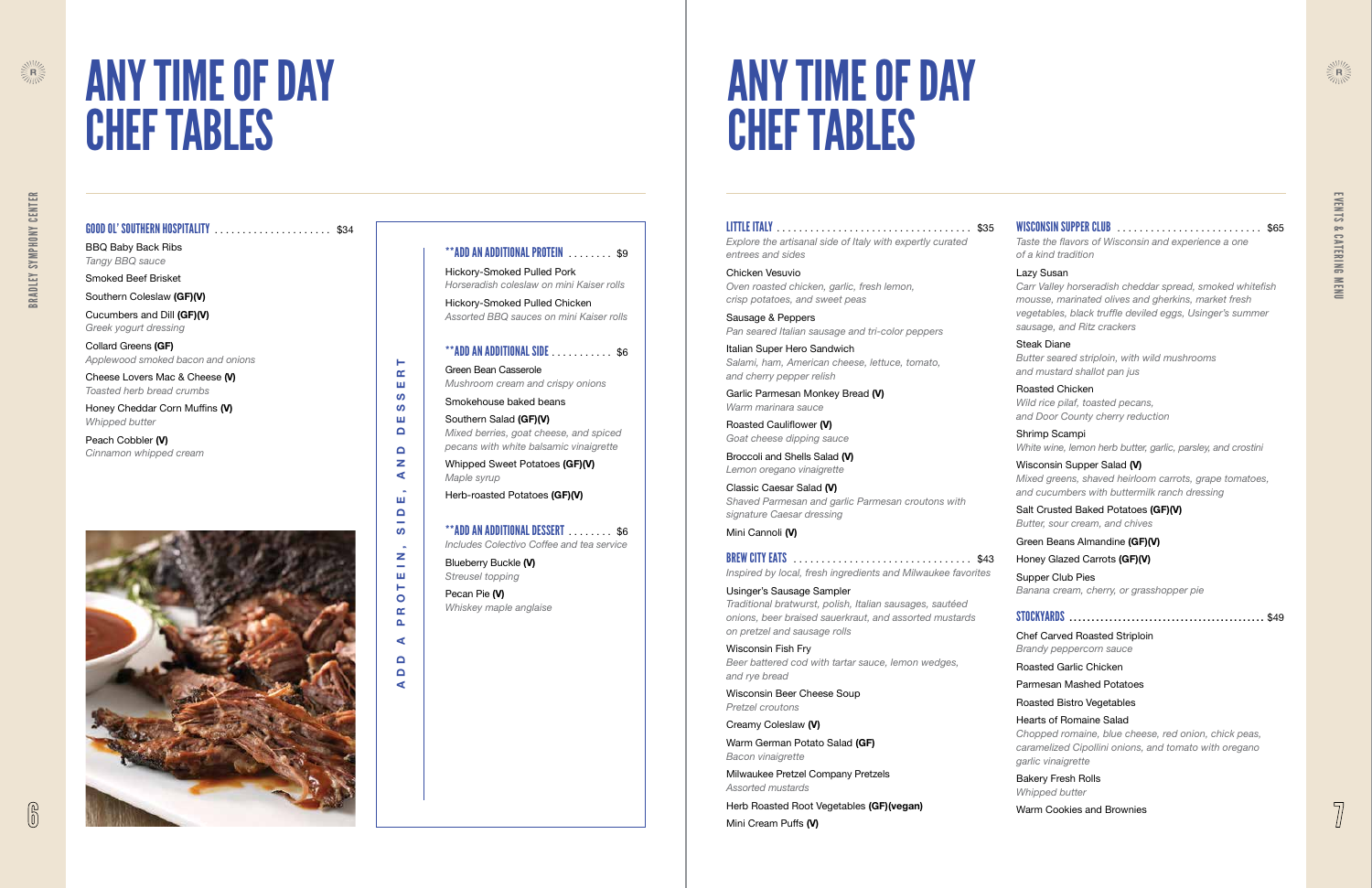

### PASSED HORS D'OEUVRES

*Priced per dozen; minimum order of four dozen*

#### COLD SELECTIONS

| Grilled Beef Tenderloin Bruschetta  \$54<br>Caramelized Vidalia onions and horseradish cream                         |  |
|----------------------------------------------------------------------------------------------------------------------|--|
| Imported brie, fig jam, and orange zest                                                                              |  |
| Sesame Seared Ahi Tuna Wonton \$75<br>Seaweed salad and wasabi cream                                                 |  |
| Smoked Salmon Cracker  \$58<br>Crème fraiche, capers, and red onion                                                  |  |
| Mediterranean Skewers (V) \$42<br>Marinated artichokes, Kalamata olives, grape tomatoes,<br>and Ciliegine mozzarella |  |
| Blue Cheese Mousse (V) \$42<br>Phyllo cup, honey, and toasted walnuts                                                |  |
| Thai Crab Salad Cucumber Cup \$54<br>Sesame oil and Sriracha aioli                                                   |  |
| Red grapes, celery aioli, and cinnamon raisin crostini                                                               |  |





# RECEPTIONS

#### HOT SELECTIONS

| Chicken Cordon Blue Bites  \$54<br>Warm blue cheese cream                              |
|----------------------------------------------------------------------------------------|
| Pineapple ginger coulis                                                                |
| Beef Wellington Bites \$60<br>Horseradish cream                                        |
| Vegetable Spring Roll (V)  \$45<br>Sweet chili sauce                                   |
| Avocado crema                                                                          |
| Lemon aioli                                                                            |
| Bacon Wrapped Dates \$48<br>Red pepper coulis                                          |
| Parmesan and Artichoke Beignet \$48<br>Herb dipping sauce                              |
| Sausage Stuffed Mushrooms \$48<br>Herb crumbs                                          |
| Chicken Pot Stickers  \$54<br>Sweet soy sauce                                          |
| Braised short rib on sweet potato bite \$60<br>Crispy onions and apple cider reduction |
| Tandoori Chicken Satay \$60<br>Mango salsa                                             |

#### ALL DAY BREAKS

| Chocolate chip, peanut butter, oatmeal raisin,<br>and sugar cookies                                            |
|----------------------------------------------------------------------------------------------------------------|
| Chocolate chunk and blondies                                                                                   |
| Breakfast Pastries \$45/dozen                                                                                  |
| Red velvet, Ghirardelli chocolate, and vanilla cupcakes                                                        |
|                                                                                                                |
|                                                                                                                |
|                                                                                                                |
| Seasonal Whole Fruit (GF)(vegan) \$25/dozen                                                                    |
| Seasonal Fruit Platter (GF)(vegan) \$8/person                                                                  |
| House-made Pub Chips (V) \$5/person<br>Roasted garlic Parmesan and French onion dips                           |
| Individual yogurts (GF)(V) \$4 each<br><b>Regular and Greek</b>                                                |
| BETTER FOR YOU SNACKS And the contract of the State of the State of the State of the State of the State of the |
| Seasonal fruit platter with strawberry yogurt sauce (GF)(V)                                                    |
| Market fresh vegetables with ranch dip (GF)(V)                                                                 |
| Pita chips with traditional chickpea hummus (GF)(V)                                                            |
|                                                                                                                |
| Freshly popped popcorn (GF)(V)                                                                                 |
| House-made pub chips (V)<br>Roasted garlic Parmesan, French onion, and ranch dips                              |

#### GOURMET NACHO AND SALSA BAR . . . . . . . . . . . . . . . . . . . . . \$11

Zesty beef chili, spicy queso sauce, crispy tortilla chips, salsa verde, pico de gallo, salsa rojo, sour cream, jalapenos, and hot sauce

### MARKET FRESH VEGETABLE CRUDITÉ (GF)(V). . . . . . . . . . . . . \$10

Colorful selection of the freshest market vegetables . Served with buttermilk ranch dip, traditional hummus, and fresh basil pesto

# BREAKS, SNACKS, AND TREATS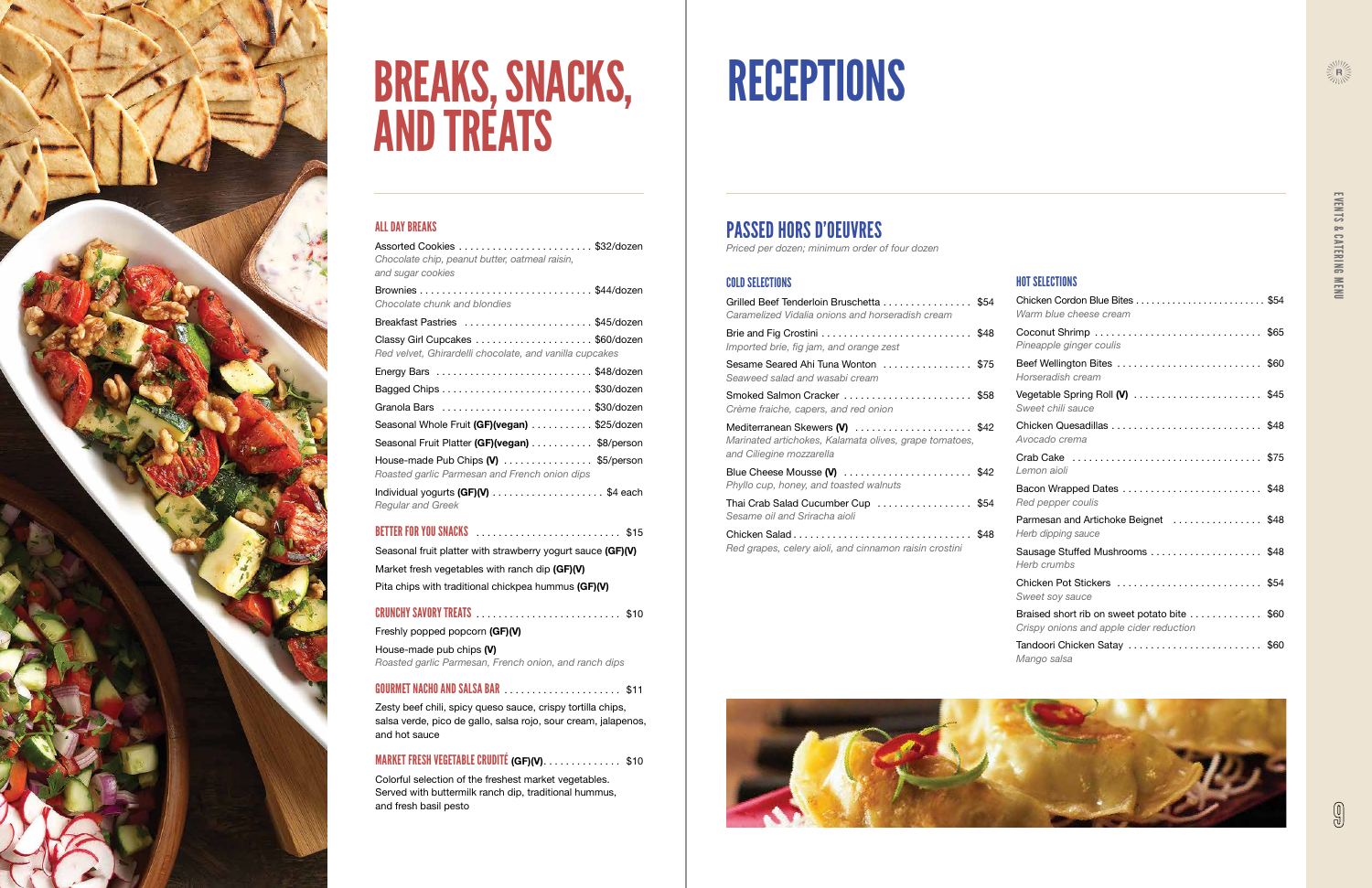

![](_page_5_Picture_29.jpeg)

| <b>CARVED ITALIAN SAUSAGE [10] CARVED ITALIAN SAUSAGE</b>                                                      |
|----------------------------------------------------------------------------------------------------------------|
| Grilled Italian Rope Sausage                                                                                   |
| Sautéed Tri-color Peppers (GF)(vegan)                                                                          |
| Grilled Onions (GF)(vegan)                                                                                     |
| Tomato-basil Sauce (GF)(vegan)                                                                                 |
| Giardiniera (GF)(vegan)                                                                                        |
| Mini French Roll                                                                                               |
|                                                                                                                |
| Crisp Potato Puffs                                                                                             |
| Nacho Cheese Sauce (V)                                                                                         |
| Ground Beef Taco Meat                                                                                          |
| Applewood smoked bacon crumbles, green onions,<br>caramelized onions, pico de gallo, sour cream, and jalapenos |

| <b>BUTCHER BAKER CHEESEMAKER</b> \$18                  |  |
|--------------------------------------------------------|--|
| Cured meats, local artisan assorted cheeses, mustards, |  |
| honey, and lavosh and flatbreads                       |  |

| <b>MIDWEST CHEESE TASTING BOARD</b> ____________________________ \$12 |  |
|-----------------------------------------------------------------------|--|
| Chefs selection of local cheese, honey, dried fruits, pecans,         |  |
| almonds, and flatbreads                                               |  |

| Jumbo chilled shrimp with zesty cocktail sauce |  |
|------------------------------------------------|--|
| and lemon wedges                               |  |

| Pita chips with traditional hummus, pimento cheese,    |  |
|--------------------------------------------------------|--|
| artichoke and spinach dip, and market fresh vegetables |  |

#### TRIO WING BAR . . . . . . . . . . . . . . . . . . . . . . . . . . . . . . . . . \$12

House season roasted wings tossed in house BBQ, teriyaki and sesame seeds, and classic buffalo sauces served with ranch and blue cheese dressings, celery, and carrot sticks

NACHO BAR . . . . . . . . . . . . . . . . . . . . . . . . . . . . . . . . . . . \$10 Crispy nacho chips with chicken and beef, pico de gallo, salsa verde, guacamole, diced tomatoes, sour cream, diced onions, jalapenos, nacho cheese sauce

#### GOURMET MAC N CHEESE TABLE *choose three* . . . . . . . . . . . . \$12

Traditional Mac and Cheese (V) *with herb crust* Buffalo Chicken *with jack and blue cheese* Smoked Pork and Green Chili *with cheddar cheese*  Chorizo and Jack Cheese *with tortilla crust* 

WISCONSINITE . . . . . . . . . . . . . . . . . . . . . . . . . . . . . . . . . . \$8

Milwaukee Mix Popcorn Milwaukee Pretzel Company Pretzels *Beer cheese and assorted mustards*

Cheese Board *Cheddar, Swiss, cheese curds, and Usinger's beef sticks*

BISTRO MINI BURGERS . . . . . . . . . . . . . . . . . . . . 2 for \$12 | 3 for \$16 *To meet all your guest cravings! Served on brioche buns .* 

Turkey Burger *Swiss cheese and sautéed mushrooms*

Beer Cheese Burger *Sliced dill pickle and tomatoes*

Cheddar Cheese Burger *Caramelized onion jam*

Southwest Burger *Habanero cheese, tomato, lettuce, red onion, applewood bacon, and southwest ranch*

Impossible "Burger" (100% plant based) *American cheese, tomato, lettuce, and dill pickle chipotle lime aioli* 

#### LATE NIGHT PIZZA *16-inch pizzas*

BBQ Pork . . . . . . . . . . . . . . . . . . . . . . . . . . . . . . . . . . . \$35 *Caramelized onions, fresh cilantro, and mozzarella and Parmesan cheeses with our homemade BBQ sauce* 

Cheese and Tomato . . . . . . . . . . . . . . . . . . . . . . . . . . . \$30 *Classic tomato, basil, and mozzarella with extra virgin olive oil and Parmesan cheese* 

Meatlovers . . . . . . . . . . . . . . . . . . . . . . . . . . . . . . . . . . . \$38 *Capicola, pepperoni, salami, mozzarella and Parmesan with fresh basil* 

# STATIONED RECEPTIONS & LATE NIGHT MUNCHIES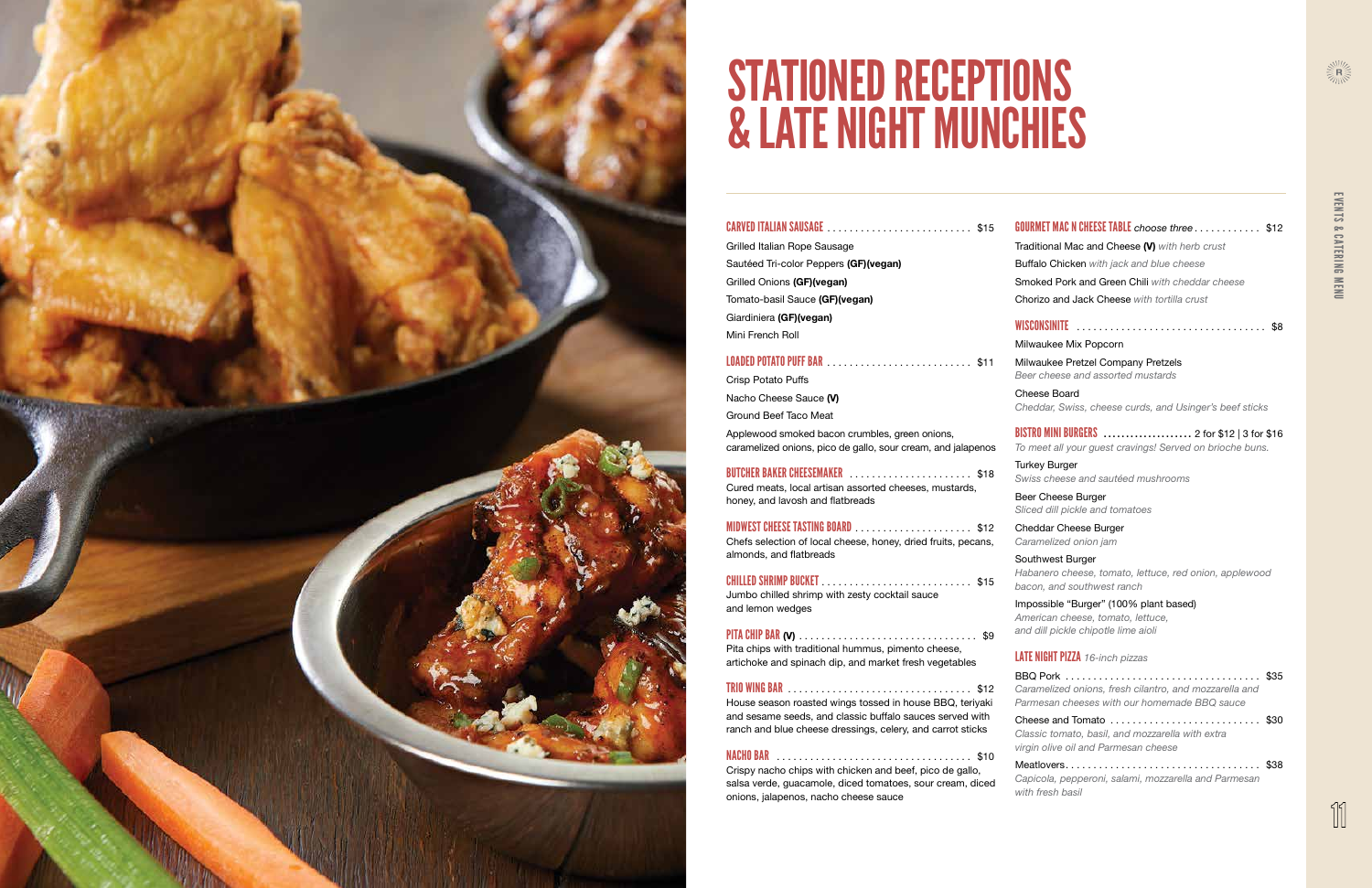# **SIGNATURE** PLATED DINNERS

![](_page_6_Picture_37.jpeg)

### SIGNATURE ENTRÉES *choose two* \*

Rosemary Garlic Roasted Chicken (GF) . . . . . . . . . . \$30 *Artichokes, wild mushrooms, asparagus, natrual au jus, and honey roasted sweet potato purée*  Lemon Pepper Chicken (GF) .....................\$30 *Creamy risotto and broccolini with lemon cream sauce*  Braised Beef Short Ribs (GF) ......................\$40 *Caramelized Cipollini onions, wilted Brussels sprouts, carrots, bacon, and garlic mashed potatoes with red wine demi glace*  Charred Cauliflower Steak (GF)(vegan) ............ \$28 *Baby zucchini, red pepper chimichurri, and gremolata with lime zest*  Braised Artichokes and Mushrooms (V) . . . . . . . . . . \$36 *Shaved portabella mushrooms and artichokes, croutons, and grilled polenta cake with truffle tomato vinaigrette* 

Pan-Roasted Atlantic Salmon (GF) . . . . . . . . . . . . . . \$42 *Heirloom potatoes, sweet corn, and roasted tomatoes with Meyer lemon butter* 

New York Strip Steak (GF) ........................ \$47 *12oz strip steak, roasted heirloom potatoes, wild mushrooms, and haricot vert with brandy cream* 

Black Pepper Crusted Filet . . . . . . . . . . . . . . . . . . . . . . \$47 *8oz filet with soft chive polenta and grilled leeks with romesco* 

#### REMOVE OUR HOUSE SALAD & ADD ONE OF THE THESE . . . . . . . \$2 .50

#### Caprese Salad (GF)(V)

*Field greens, sliced vine-ripe tomatoes, fresh mozzarella, and basil pesto with reduced balsamic* 

#### Poached Pear Salad (GF)(V)

*Field greens, Vintage Van Gough Gouda, and candied pecans with pear vinaigrette* 

#### Spinach Salad (V)

| \$6.50                                                                                                                                                                                                                                                        |
|---------------------------------------------------------------------------------------------------------------------------------------------------------------------------------------------------------------------------------------------------------------|
| German Chocolate Cake<br><b>Brandied cherry compote</b>                                                                                                                                                                                                       |
| Wisconsin Dairy Farm Cheesecake<br>Traditional cheesecake with macerated berries                                                                                                                                                                              |
| Tart á la Mode<br>Apple tart, caramel sauce, and vanilla bean ice cream                                                                                                                                                                                       |
| <b>Flourless Chocolate Cake</b><br>Vanilla whipped cream and raspberry sauce                                                                                                                                                                                  |
| Carrot Cake<br>Cream cheese frosting                                                                                                                                                                                                                          |
| <b>FAMILY-STYLE CREAM CITY DESSERTS</b>                                                                                                                                                                                                                       |
| A selection of mini sweets for everyone, cream puffs, eclairs, fruit tarts, and mousse tarts                                                                                                                                                                  |
| Red velvet with cream cheese frosting, chocolate peanut butter cup, and vanilla with vanilla bean frosting                                                                                                                                                    |
| <b>SWEET TABLES</b>                                                                                                                                                                                                                                           |
| Served with Colectivo coffee and tea service                                                                                                                                                                                                                  |
| \$9<br>Fresh baked chocolate chip, oatmeal and peanut butter cookies, triple chocolate chunk and blondie<br>brownies, and carafes of cold milk                                                                                                                |
| Vanilla bean, chocolate, and strawberry ice cream with Oreo crumbs, toffee pieces, M&Ms, chocolate<br>syrup, caramel sauce, strawberry sauce, chopped peanuts, Reese's pieces, maraschino cherries,<br>and whipped cream (this station requires an attendant) |
| Sprecher Root Beer poured over vanilla bean ice cream, fresh whipped cream, chocolate shavings,<br>and maraschino cherries (this station requires an attendant)                                                                                               |
|                                                                                                                                                                                                                                                               |
|                                                                                                                                                                                                                                                               |

*Baby spinach, dried cranberries, crumbled blue cheese, garlic croutons, and red onion with bacon vinaigrette* 

Signature Dinners include a House salad with buttermilk ranch and balsamic vinaigrette dressings, artisan rolls and whipped butter, and Colectivo coffee service .

# DESSERTS & SWEET TABLES

#### PLATED GOURMET DESSERTS . . . . . . . . . . . . . . . . . . . . . . . . . . . . . . . . . . . . . . . . . . . . . . . . . . . . . . . . . . .

#### FAMILY-STYLE CREAM CITY DESSERTS

#### SWEET TABLES

DESSERTS & SWEET TABLES

 $\mathbf{c}$ ш  $\rightarrow$  $\mathbf{r}$  $\blacktriangleleft$ ۳ H ш ш  $\geq$ ဖာ න් ဖာ **H**  $\simeq$ ш ဖာ  $\mathbf{c}$ **LLL**  $\blacksquare$ 

\*\$100 per uniformed chef per 50 guests

 $\begin{picture}(20,10) \put(0,0){\line(1,0){15}} \put(15,0){\line(1,0){15}} \put(15,0){\line(1,0){15}} \put(15,0){\line(1,0){15}} \put(15,0){\line(1,0){15}} \put(15,0){\line(1,0){15}} \put(15,0){\line(1,0){15}} \put(15,0){\line(1,0){15}} \put(15,0){\line(1,0){15}} \put(15,0){\line(1,0){15}} \put(15,0){\line(1,0){15}} \put(15,0){\line(1$ 

![](_page_6_Picture_34.jpeg)

\*Choose three or more entree choices with a \$5 .00 surcharge per person, per additional entree, for your total guest count .

![](_page_6_Picture_15.jpeg)

![](_page_6_Picture_16.jpeg)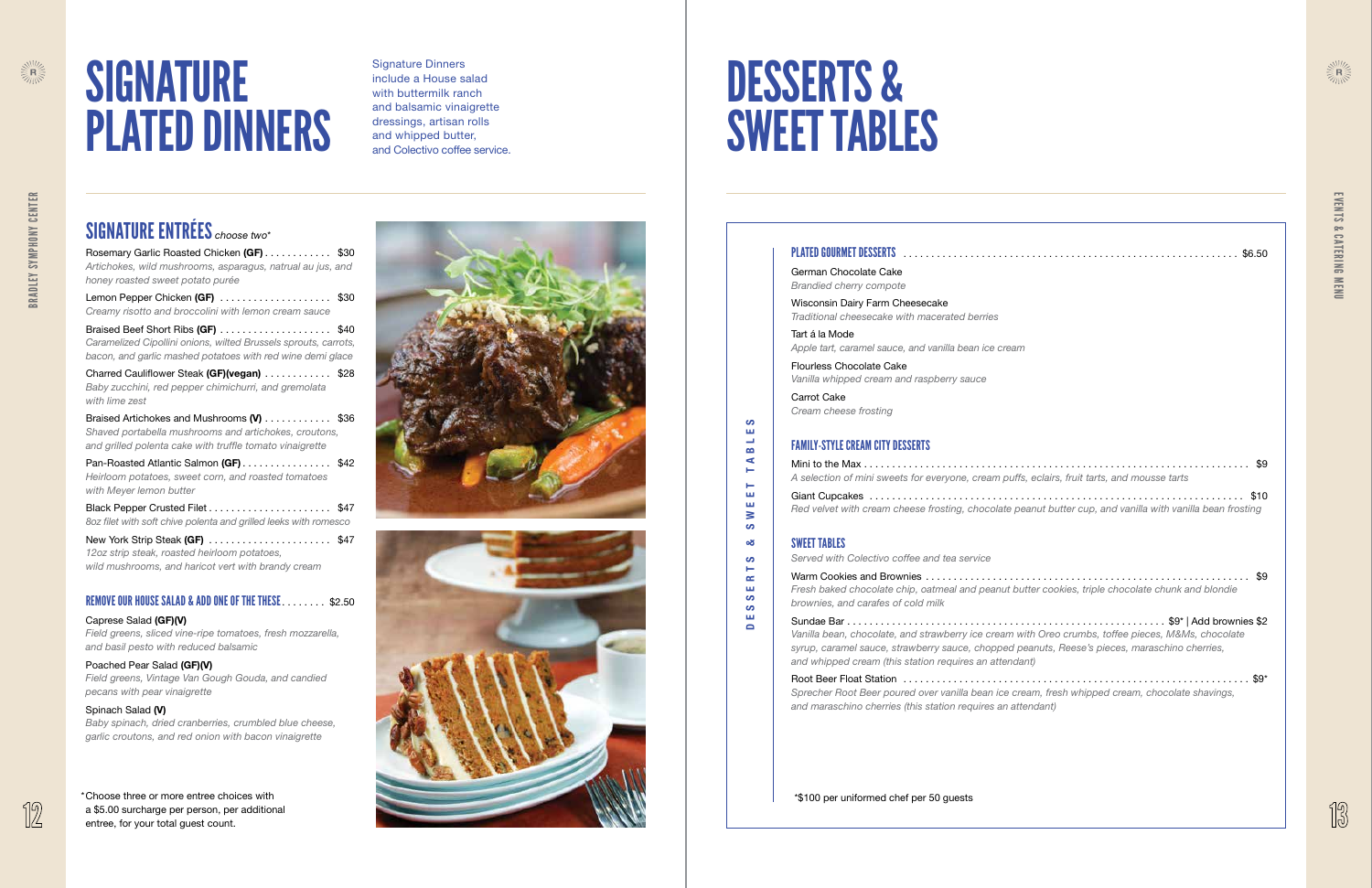![](_page_7_Picture_39.jpeg)

### NON-ALCOHOLIC REFRESHMENTS

*Customize your event with the right beverage services based on your group from the options below* 

ALL NATURAL FRUIT WATERS . . . . . . . . . . . . . . . 2 for \$25/gallon Strawberry Jalapeno Basil, Cucumber Lemon or Minted Watermelon

| COFFEE AND TEA \$35/gallon                                 |
|------------------------------------------------------------|
| Fresh brewed Colectivo coffee and an assortment of locally |
| sourced hot and flavored teas                              |

HOT CHOCOLATE . . . . . . . . . . . . . . . . . . . . . . . . . . . . \$45/gallon A candy bar in a cup! Delicious hot chocolate with fresh whipped cream, chocolate shavings, maraschino cherries, and delightful mini marshmallows

| FRESH SQUEEZED ORANGE JUICE \$30/gallon                                                                                            |
|------------------------------------------------------------------------------------------------------------------------------------|
| ICED TEA OR LEMONADE \$30/gallon                                                                                                   |
| ASSORTED SOFT DRINKS Manual Contract of the SA<br>Coke, Diet Coke, Sprite. Barg's Root Beer, Sparkling Water,<br>and Bottled Water |
| Orange Juice and Cranberry Juice                                                                                                   |
| ENERGY DRINKS (Contract of the Second Contract of the Second Second Second Second Second Second Second Second S                    |

### COCKTAIL HOUR

*Priced per beverage*

#### PREMIUM SPIRITS . . . . . . . . . . . . . . . . . . . . . . . . . . . . . . . . \$8

Absolute Vodka, Bombay Dry Gin, Jose Cuervo Escpecial Tequila, Bacardi Rum, Bacardi 8 Rum, Jim Beam Bourbon, Dewars Scotch, Jack Daniels Whiskey, Christian Brothers Brandy

> \*\*ask your sales manager about other beer, wine and premium liquor options

DELUXE SPIRITS . . . . . . . . . . . . . . . . . . . . . . . . . . . . . . . . . \$9 Tito's Vodka, Twisted Path Vodka, Henrick's Gin, Rehorst Gin, Casamigos Anejo Tequila, Captain Morgan Spiced Rum, Maker's Mark Bourbon, J .Henry & Son's Bourbon, Jameson Irish Whiskey, Glenlivet 12 Scotch, Korbel Brandy, North 40 Brandy

PREMIUM WINES . . . . . . . . . . . . . . . . . . . . . . . . . . . . . . . . . \$9 Chateau St . Michele Riesling, Da Vinci Pinot Grigio, Murphy Goode Merlot, Alamos Malbec, Conundrum Red Blend

DELUXE WINES . . . . . . . . . . . . . . . . . . . . . . . . . . . . . . . . . \$12 Kim Crawford Sauvignon Blanc, Kendall Jackson Chardonnay, Josh Cabernet, La Crema Pinot Noir

DOMESTIC BEER . . . . . . . . . . . . . . . . . . . . . . . . . . . . . . . . . . \$6 Miller Lite, Miller High Life, Coors Light, O'Douls

MICROBREW BEER . . . . . . . . . . . . . . . . . . . . . . . . . . . . . . . . \$7

New Glarus Spotted Cow, Fat Tire Amber, Modelo Especial, City Lights Hazy IPA, Lagunitas IPA, Sprecher Seasonal Selection, Press Hard Seltzer

#### CRAFT SODAS . . . . . . . . . . . . . . . . . . . . . . . . . . . . . . . . . . . \$6

Sprecher Root Beer, Sprecher Cream Soda, Sprecher Orange Dream

![](_page_7_Picture_0.jpeg)

# CATERING BEVERAGES

|                              | 3 hours     | Additional hours | Under age 21 per hour |
|------------------------------|-------------|------------------|-----------------------|
| Premium Beer, Wine and Soda  | \$30/person | \$12/person      | \$5/person            |
| <b>Premium Hosted Brands</b> | \$35/person | \$14/person      | \$5/person            |
| <b>Deluxe Hosted Brands</b>  | \$38/person | \$16/person      | \$5/person            |

### SPECIALTY COCKTAILS

*Choose a la carte offerings with our creative and classic cocktail selections or select from one of our hosted bar packages to suit your taste*

MARTINI BAR . . . . . . . . . . . . . . . . . . . . . . . . . . . . . . . . . . . . . . 3 for \$10 **The new spin on a classic!** Icy cold Tito's Handmade Vodka, Bombay Sapphire Gin or Bacardi 8 Rum, served with a bevy of garnishes . Choose to offer your guests up to three of these offerings: Dirty Martini, Cosmopolitan, Lemon Drop, Carmel Appletini, or Hurricane Martini

#### BUBBLY BAR . . . . . . . . . . . . . . . . . . . . . . . . . . . . . . . 3 for \$10

*A salute to a great glass!* Chilled selection of champagne and prosecco, served with delightful liquors and fresh fruit garnish . Choose to offer your guests up to three of these offerings: Mimosa, Bellini, Apple Orchard, Kir Royale, Pineapple Sparkler, and White Grape Sparkler

#### BLOODY MARY BAR . . . . . . . . . . . . . . . . . . . . . . . . . . . . . . . \$10

*A fabulous starting point!* Tito's Handmade Vodka, zesty Bloody Mary mix and a smorgasbord of garnishes including lemons and limes, green olives, celery, pickles, cucumbers, jalapenos, pepperoncini peppers, a selection of cheese, sausages, and bacon

#### BRANDY OLD FASHIONED . . . . . . . . . . . . . . . . . . . . . . . . . . . . \$9

*A Wisconsin tradition* . Christian Brothers Brandy, bitters, muddled sugar with orange and cherry, and your choice of sweet or sour

#### ON MILWAUKEE . . . . . . . . . . . . . . . . . . . . . . . . . . . . . . . . . . \$9

Tito's Handmade Vodka, muddled with lemons, basil, and strawberries and sugar

SANGRIA . . . . . . . . . . . . . . . . . . . . . . . . . . . . . . . . . . . . . . . \$8 Red wine, brandy and sweet vermouth, fresh citrus, fresh berries, and juice and soda

HOSTED BAR OPTIONS

Bartender Fee: \$125/4 hour shift . \$25 each additional hour.